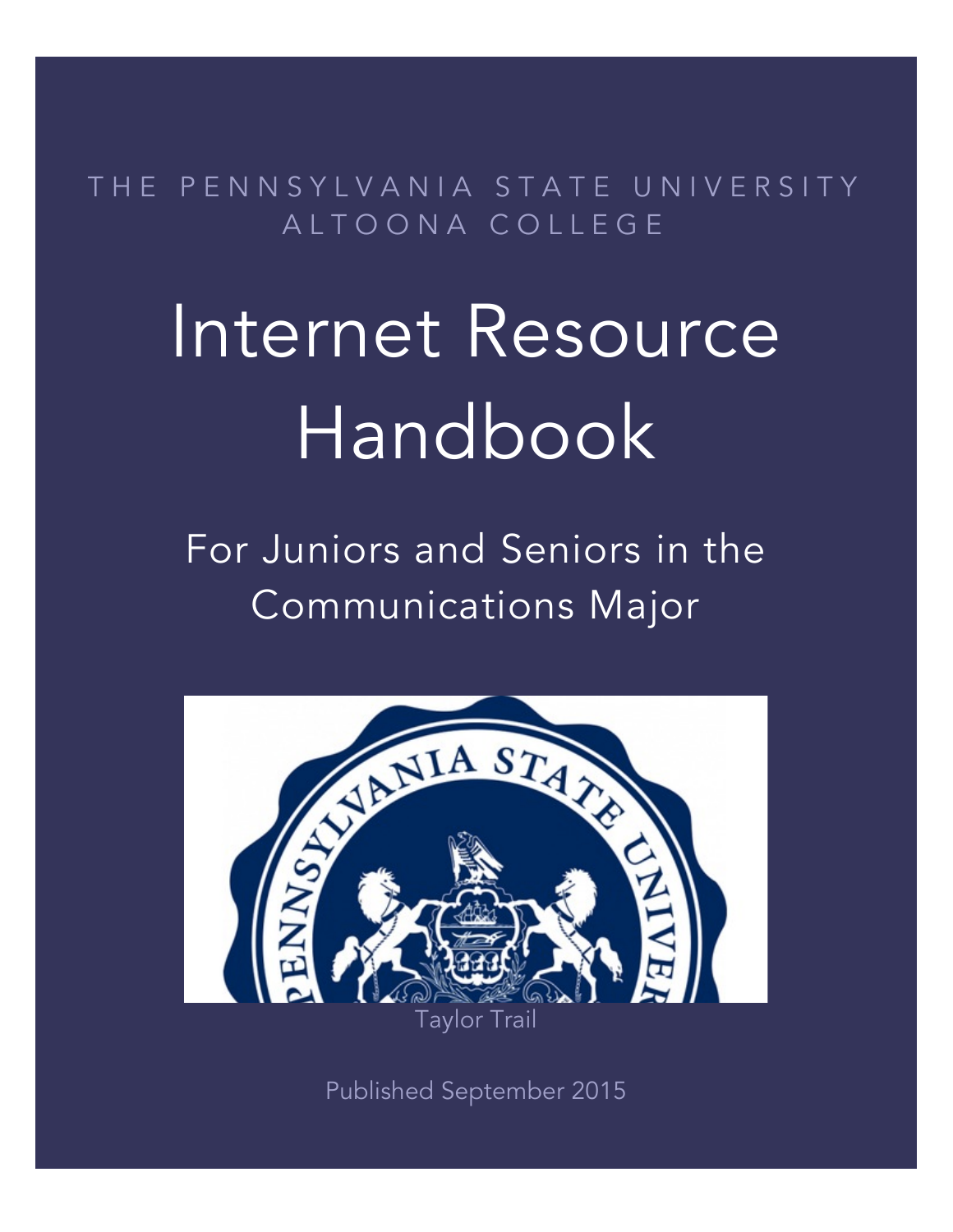# Table of Contents

| 1              | Introduction<br>03                     |
|----------------|----------------------------------------|
|                |                                        |
|                |                                        |
|                |                                        |
|                |                                        |
|                |                                        |
| $\overline{2}$ | Résumé Building Sites<br>05            |
|                |                                        |
|                |                                        |
| 3              | Government Catalogs and Journals<br>09 |
|                |                                        |
|                |                                        |
|                |                                        |
|                |                                        |
| $\overline{4}$ | Internship Websites<br>16              |
|                |                                        |
|                |                                        |
| 5              | Job Search Websites<br>19              |
|                |                                        |
|                |                                        |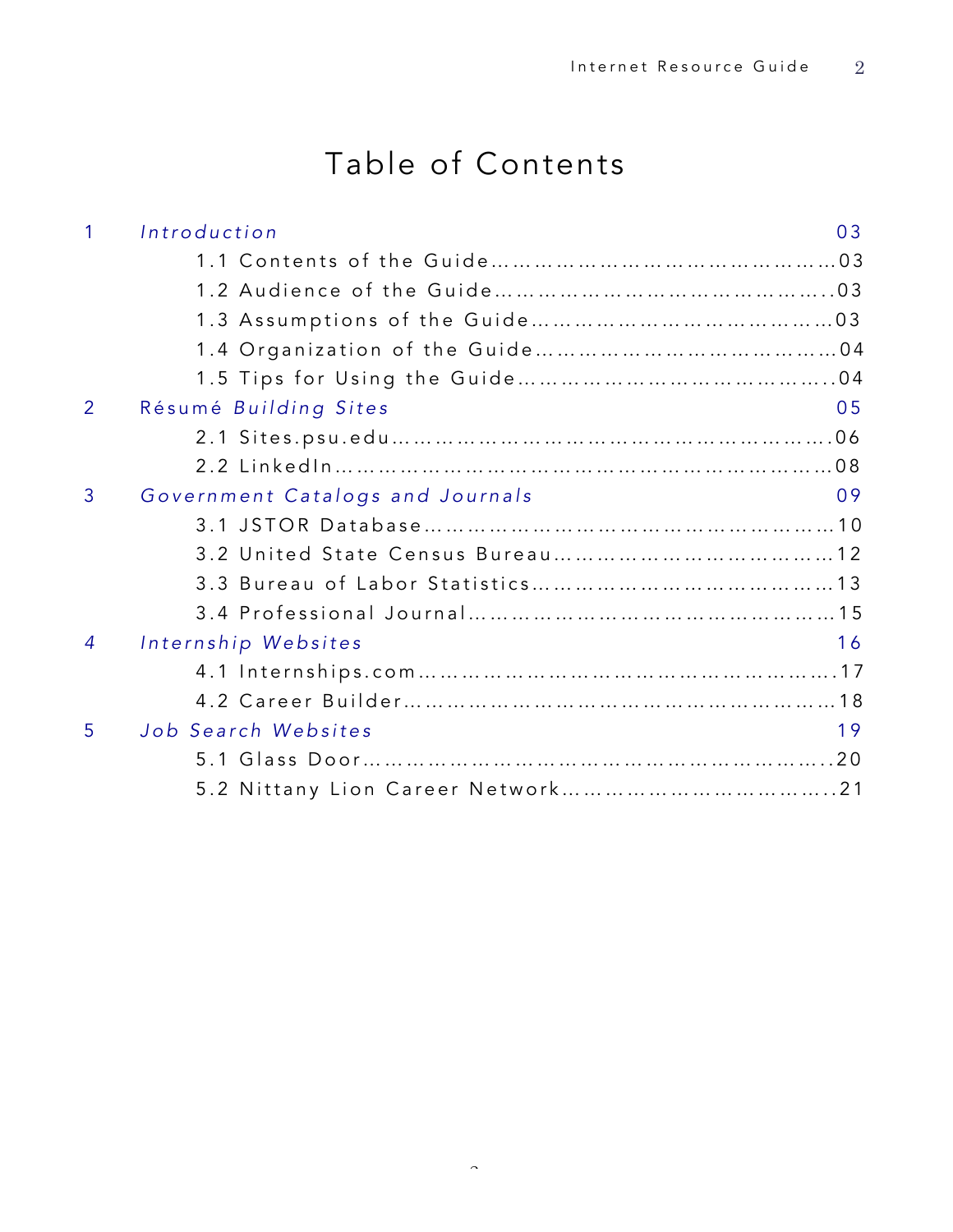# Introduction

#### 1.1 Contents of the Guide

This guide is intended for students in their junior and senior year at Penn State Altoona searching for résumé building sites, internship information, and job search help. This guide can be useful to both juniors and seniors because whether you are graduating or seeking opportunities to grow as an undergrad this guide can help you at any step of the process. This guide can help carry you into your future career and majority of these sites can still be valuable after graduation.

## 1.2 Audience of the Guide

The audience of this guide is specifically for students in the communications program. This guide goes into detail about useful websites for students planning on in terning or seeking jobs in the communications field of work. All websites would be beneficial for juniors and seniors in the communications field thus that is why this guide is for them precisely.

## 1.3 Assumptions of the Guide

This guide assumes that students that are using this have a clear understanding of the communications major at Penn State Altoona. Also that those students have completed most of the major requirements and are seeking to build their résumé, seeking internship opportunities, and job search information .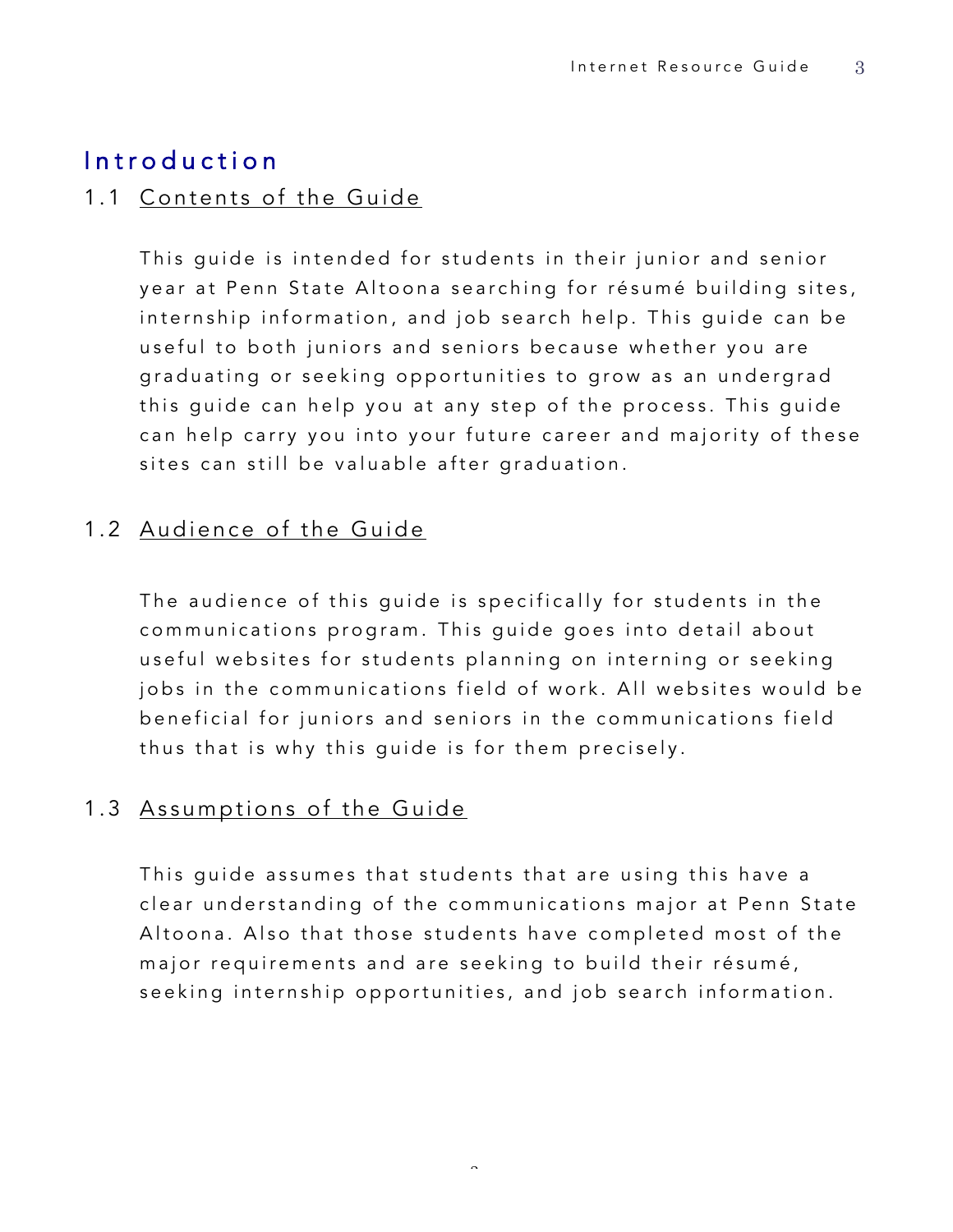#### 1.4 Organization of the Guide

This guide features four sections:

Résumé Building Websites: websites that can help you as an undergrad take what you have done in college and put it into a professional website or written document that gives you examples and clear instructions.

Government Catalogs and Journals: trustworthy and creditable websites in the Communications field that can give you an inside look at what jobs are at a high demand and salary ideas.

Internship Websites: websites that can help you search for internships available that fit in the field of Communications.

Job Search Websites: resourceful websites that show you where there are job openings within your area and specifically in the field of Communications.

## 1.5 Tips for Using the Guide

This guide is reasonably simple to use and navigate, giving you clear instructions on where certain sections are to help you quickly find what you are looking for. You can refer back to the Table of Contents to see where the sections you need start and end. Since this document is printable and online, this is a fairly easy accessible document that you can take virtually anywhere with you so you can refer to it at any point.

 $\overline{4}$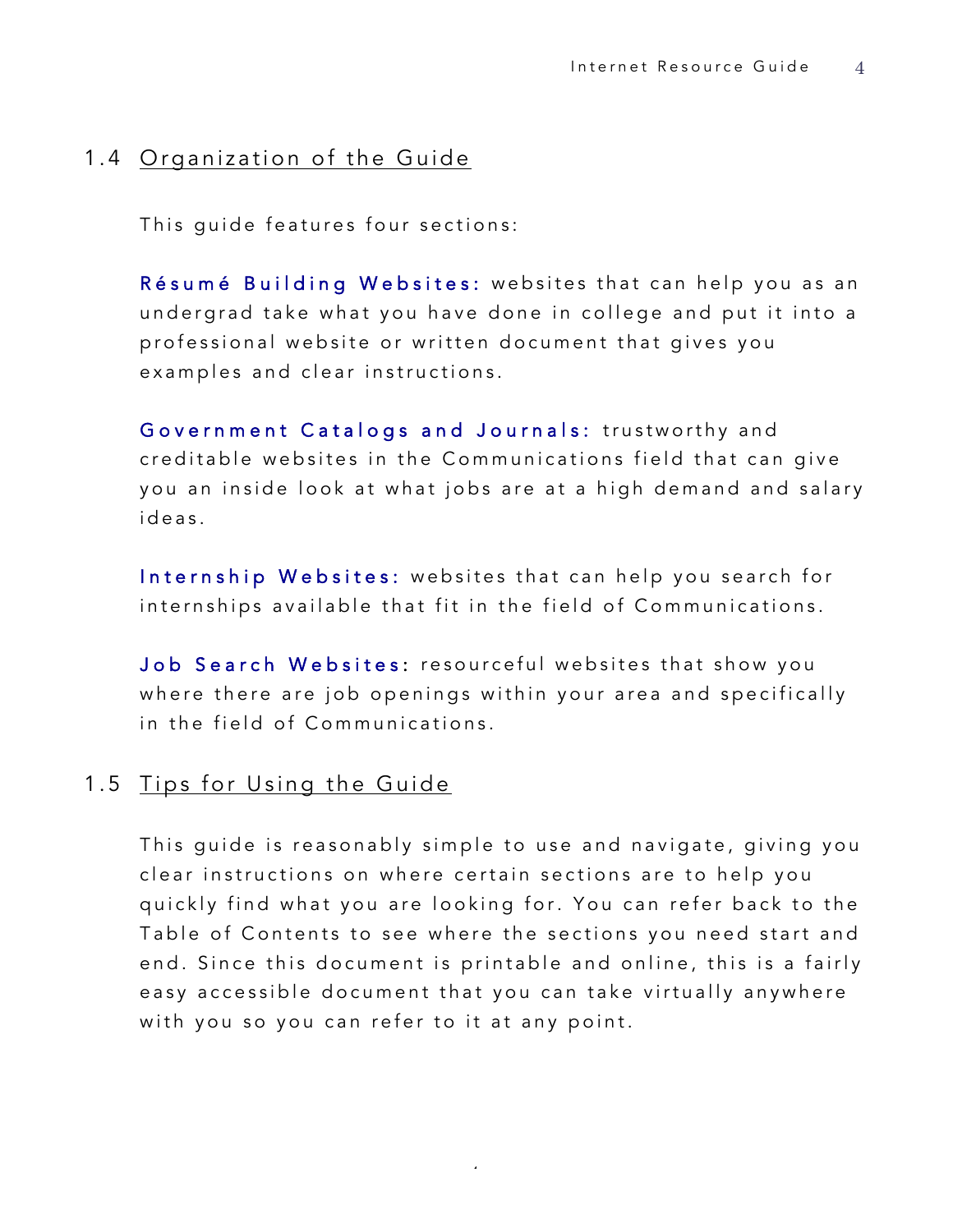# Résumé Building Sites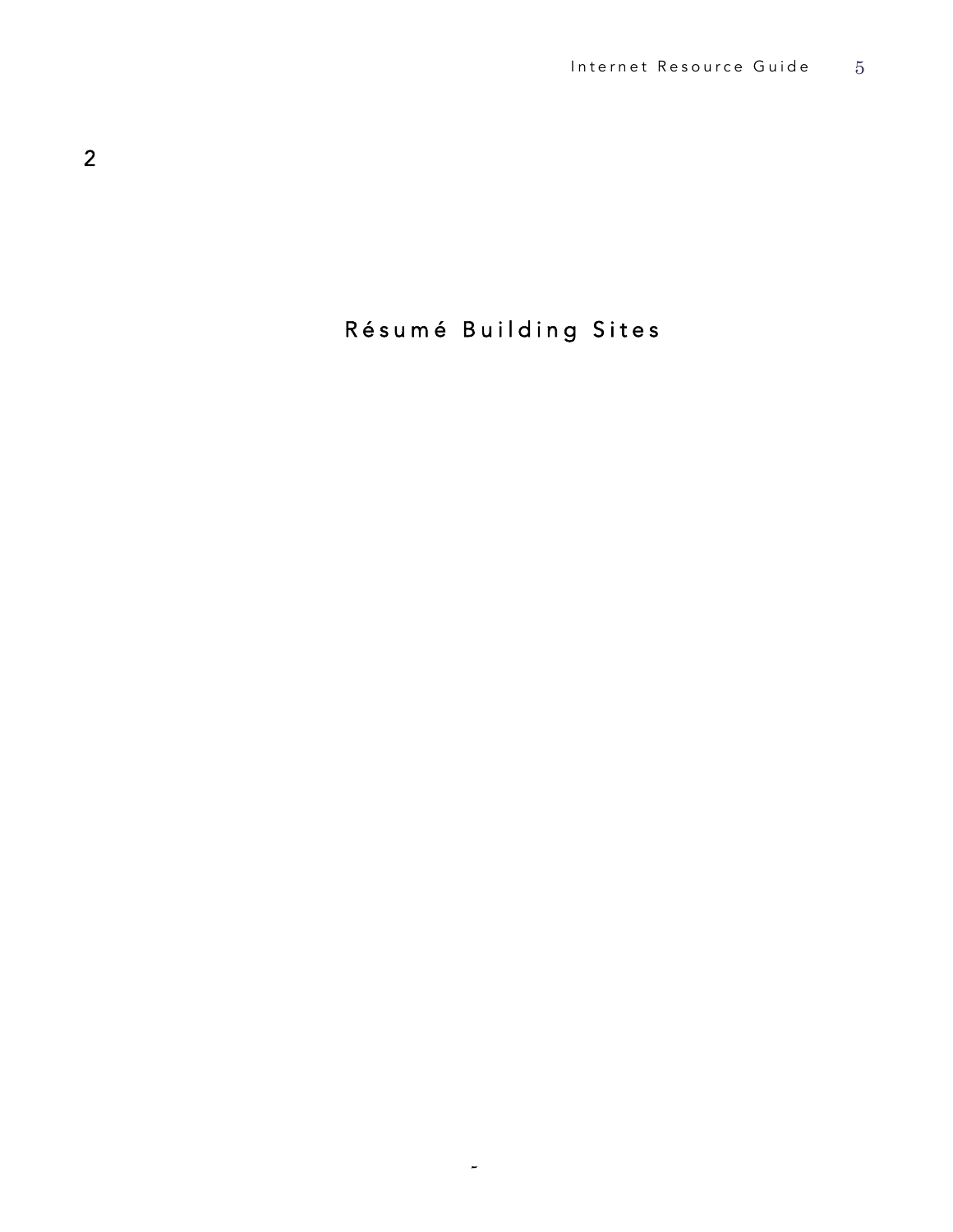# 2 . 1 Sites at Penn State *Website*

Location and Availability Home page: http://sites.psu.edu

#### Description

This is the homepage of sites.psu.edu provided by Penn State and powered by Word Press. This website is the tool that will guide you in creating an online e - portfolio. You can choose a setting or customize it to your liking and then add in your personal information.

This is a *f ree* website open to all juniors and seniors in the Communications field at Penn State. It lets you not only create a site for your résumé but you can upload any documents or media files to this site at any point. You may edit your e-portfolio at any point and you will be provided a URL specifically for your online portfolio. This site will stay active even after you gradate thus helping you in the job search process. This website will carry you into your next job and the great thing about this site is you can printout sections of your résumé or access it online making it accessible wherever you go.

#### Tips

- o Once you are onto the website's homepage you will see a link to click that says, "Create a Site" (this is for students that have not already created one.)
- o From there you will be taken step by step in the creation process for your e - portfolio.

 $\sim$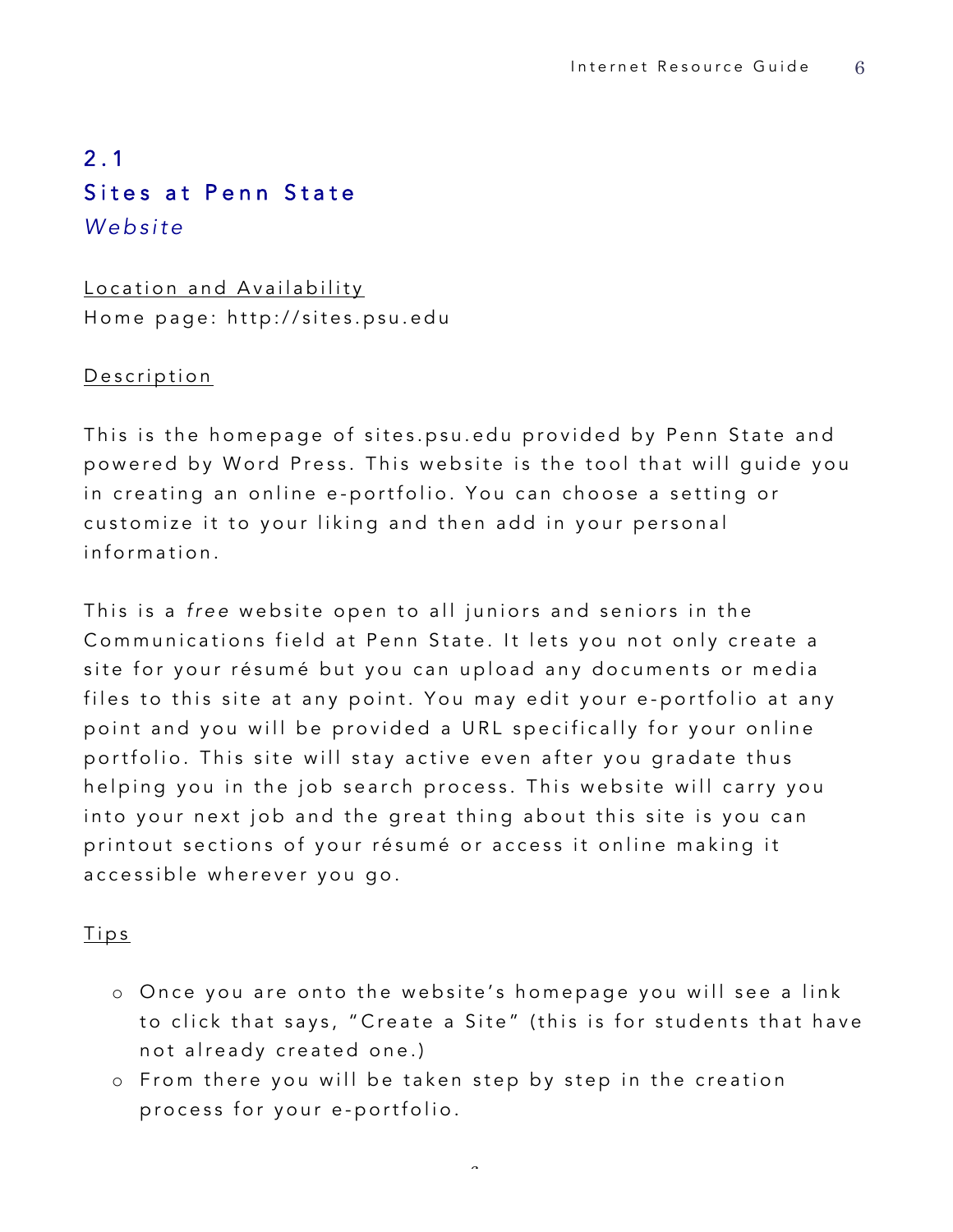o If you have already created your e - portfolio it is easy to access either off of the home page in the top right hand corner where it says "Log In" or from the URL you create with this site.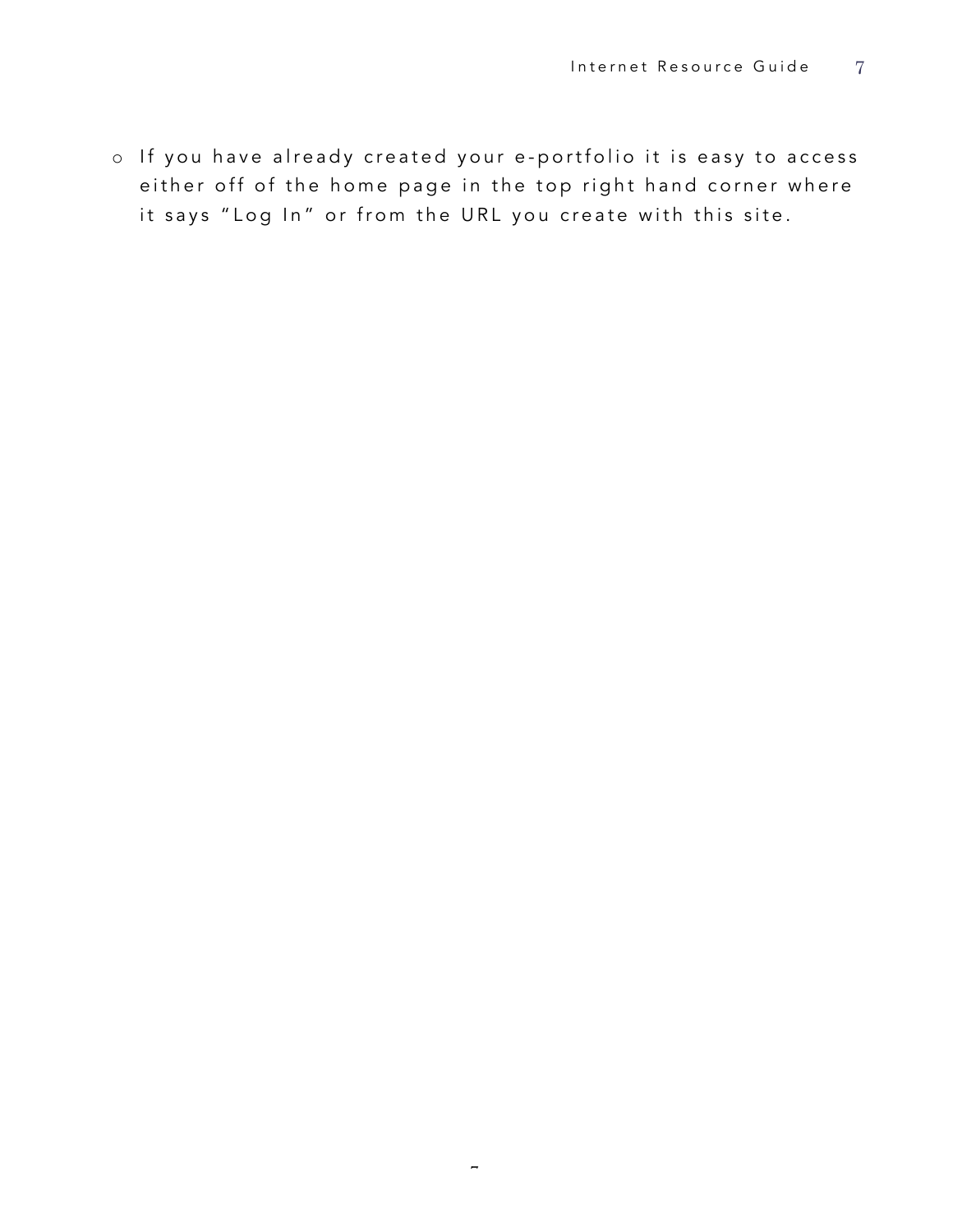# $2.2$ LinkedIn *Website*

## Location and Availability Home page: https://www.linkedin.com

#### **Description**

LinkedIn is a two in one website that provides you with access to make a *free* online professional profile as well as job search help, volunteer information, and internship assistance with large and small companies nationwide . With this profile you can gain access to job postings and other opportunities with large or small companies. You can view other LinkedIn profiles; build connections with colleagues and employers, receive email alerts about job postings, internships available etc. This is not only like an e - portfolio but you can interact with others and make trustworthy, professional connections that can land you your next job or next internship. This website will be useful for you not only an e - portfolio but it helps you build connections as an undergrad and as a graduate.

#### Tips

- o The LinkedIn homepage features a tab directly in front of you for students that are non-members.
- o It sets you up with connections that you may already have, as well as guides that will help you plug in your information in a clear matter.
- o Once you have created your profile you can build off from there by adding new connections, building your profile and much more. Once you have established your account you are free to upgrade at any point.

 $\widehat{\phantom{a}}$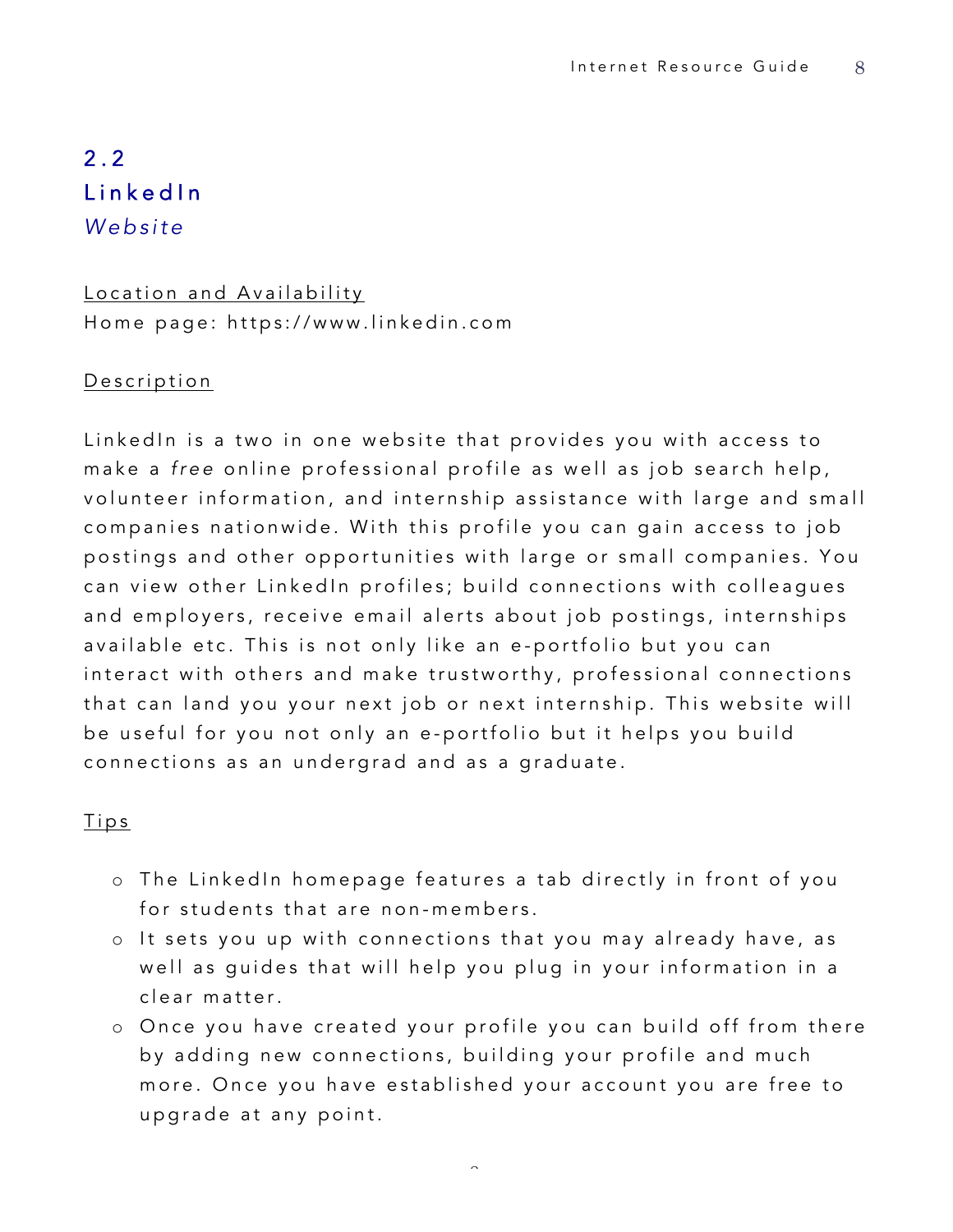# Government Catalogs and Journals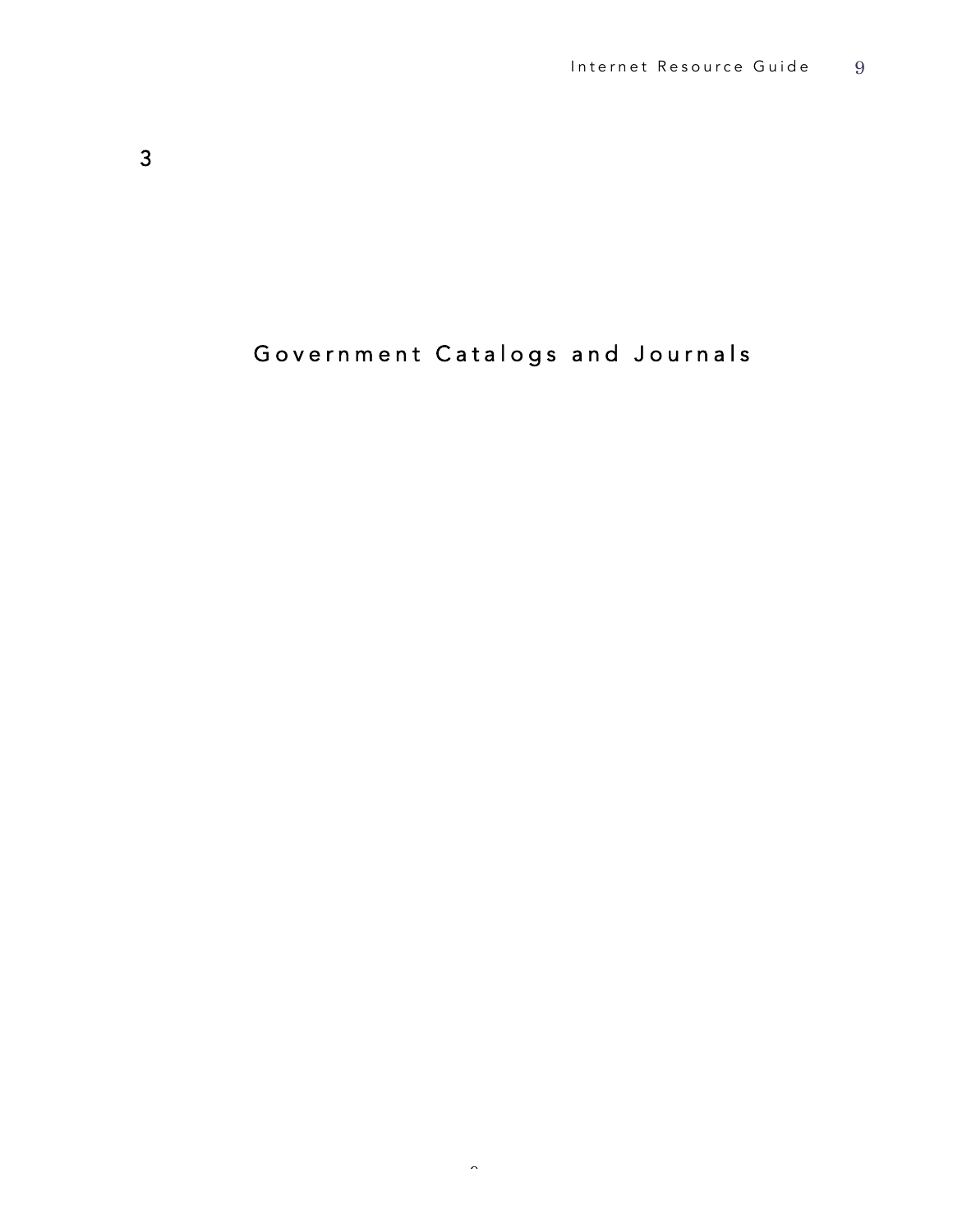# 3.1 JSTOR Database of Journals, Primary Sources, and Books *Website*

#### Location and Availability

Home Page: http://www.jstor.org

#### Description

JSTOR is a database that is accessible through the Penn State Libraries website. This is available to students for free and houses journals, articles, and now books from creditable sources. The JSTOR database provides you with journals, journal citations, abstracts, and links to full text articles, books and journals. This information that is provided will assist you in finding a wide range of credible research in anything regarding the communications field. This can be useful since majority of your time as an undergrad you will need to use information from a database. For instance this database offers books in multiple categories:

- ◆ Offers more then 35,000 eBooks from renowned scholarly publishers, integrated with journals and primary sources on JSTOR's easy to use site.
- v More then two million sources across all four collections.
- $\cdot$  Business and economics
- v Film Studies
- v History
- \* Language and Literature
- v Philosophy
- v Sociology
- v Religion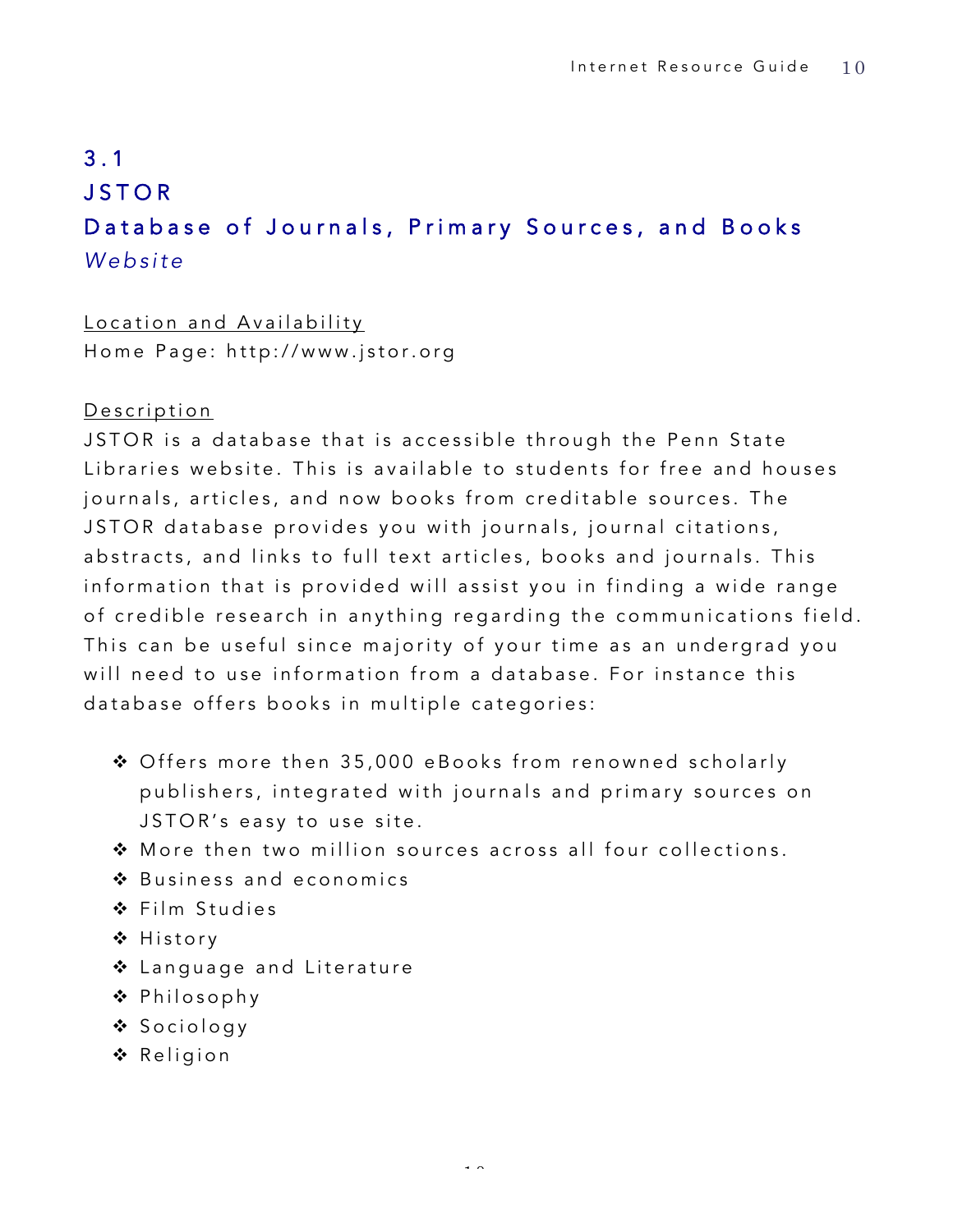Tips

- o You should take advantage of this useful search option through the Penn State Libraries when needing credible information.
- o Once on the website be specific in what you are researching to make sure you find what you are looking for. If you are not finding what you need, under the search tab there will be an option to modify your search as well as search help on the right hand side.
- o Under your search results there are also options for you to organize your search results from newest to oldest etc.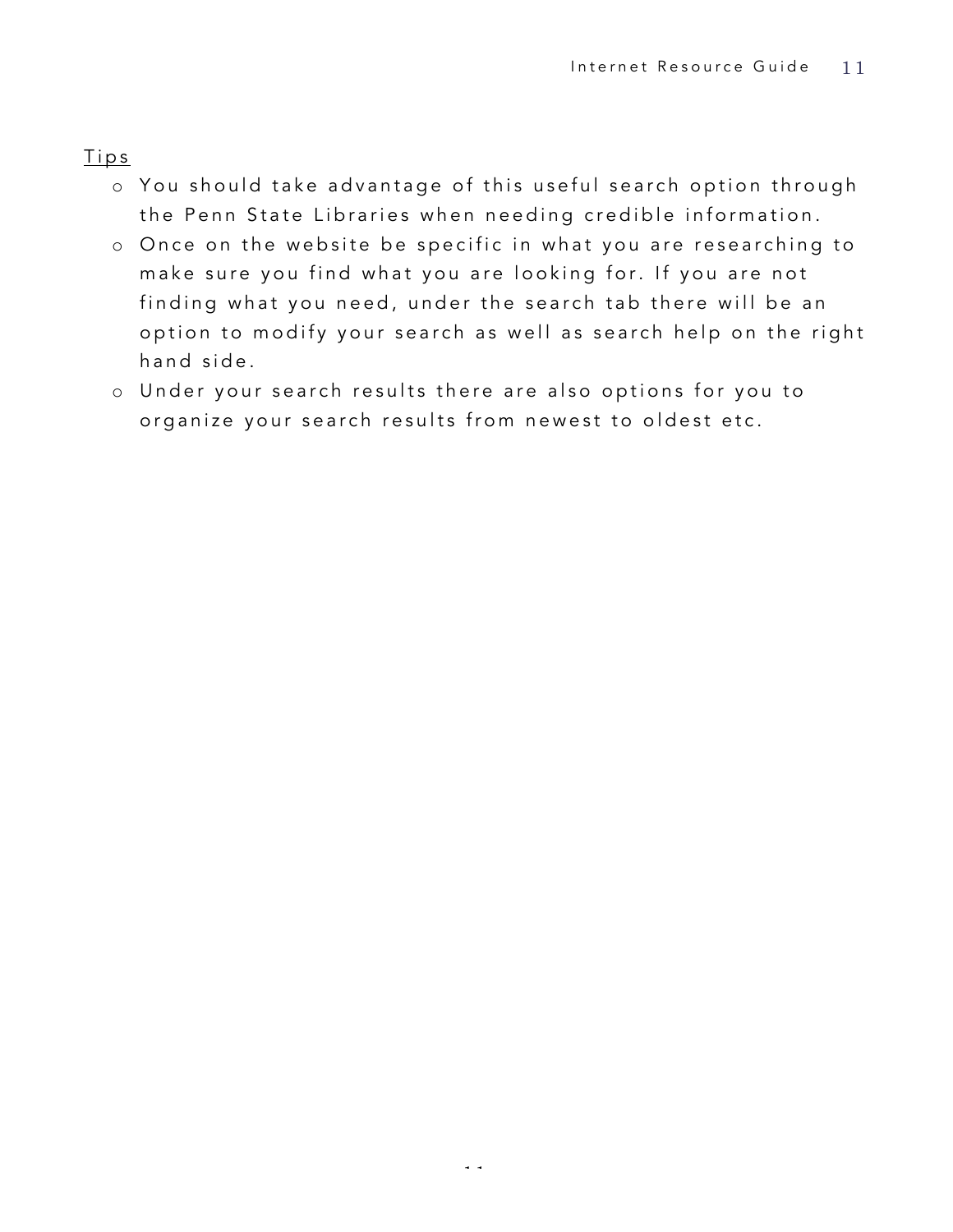# 3.2 Untied States Census Bureau *Website*

Location and Availability Home Page: http://www.census.gov/en.html

#### Description

The Untied States Census Bureau is an online website that offers you a summary of an assortment of statistics regarding the nations population, income status, health, education, economy, and more. This website can help you search job-outlook information for careers under communications. This information can be useful to students that have landed or are seeking job employment in certain areas and want basic information on the region. Also for students that are seeking internships or already have one, they can find useful information on the area of their internship. Some other information p rovided by the Census Bureau:

- ❖ Populations & Housing
- \* Businesses in your area of choice
- v Income and Poverty
- v Employment
- v Housing
- $\div$  Health
- v Economic indicators

## Tips

- o On the homepage of the website you can find where you can choose the area you want to search.
- o If you do not wish for all the information you can simply click the "Topics" tab at the top left of the page and there you can look for specific categories that were listed above.

## 3.3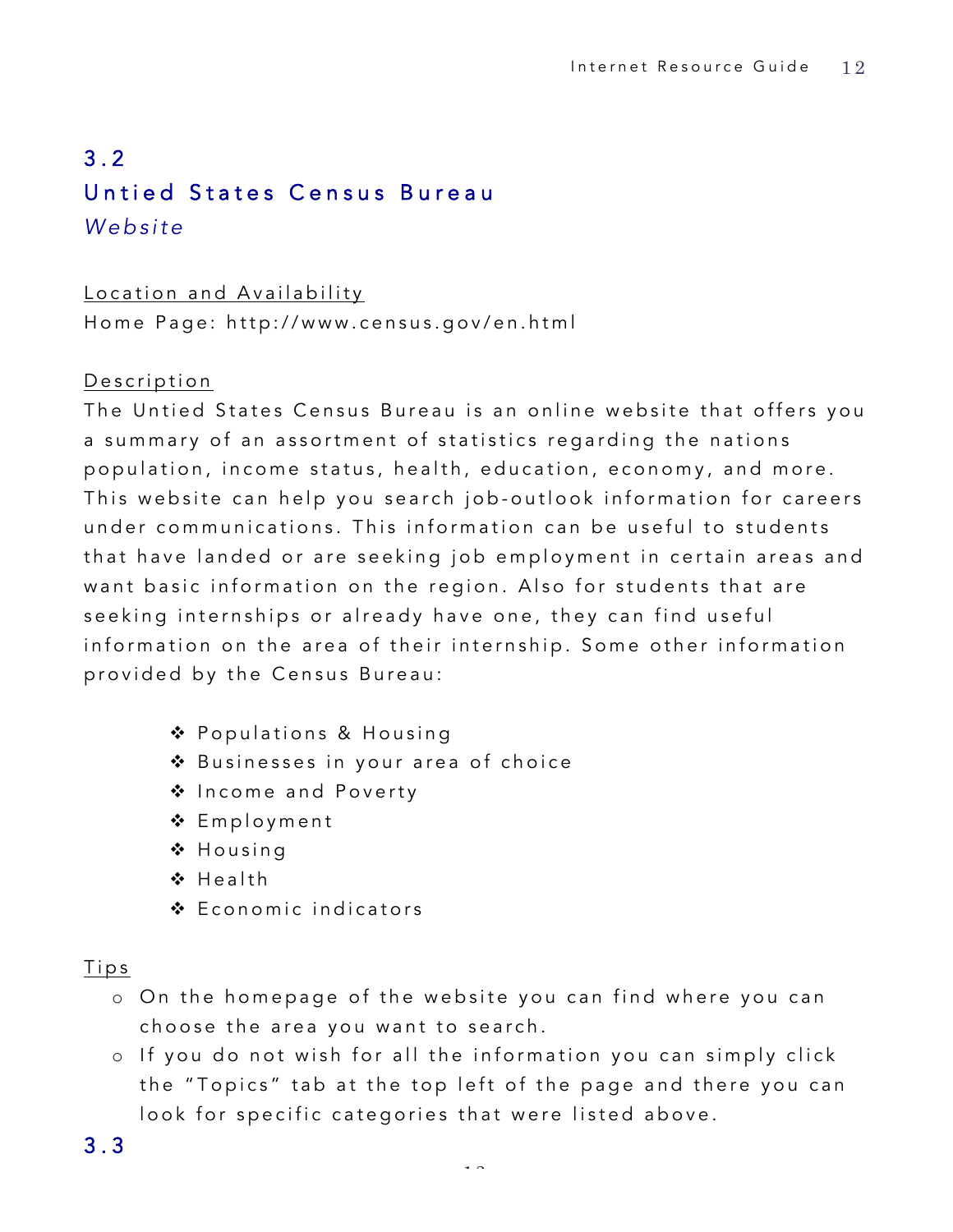# Bureau of Labor Statistics

*Website*

## Location and Availability

Home Page: http://www.bls.gov/home.htm

#### **Description**

The Bureau of Labor Statistics is a fantastic website that can be useful for you as an undergrad or graduate. Under the tab "Subjects" there you will see a variety of topics that may interest you such as:

- v Inflation and Prices
- v Employment
- ❖ Pay and Benefits
- v Workplace Injuries

It has unlimited resources for seniors in the communications program because with communications as such a broad major you can seek more specific jobs. This site lets you choose which job your seeking and then you can look into the pay and benefits of that job.

There also is another category labeled "Students." Under that tab there are numerous resources for juniors, as well as seniors, that gives you the information for your job market. This website can be a useful tool and an idea of what your job entails, the pay rates etc. It gives you an inside look before you get out into your field.

#### Tips

- o Under the tab "Students" at the top right you will then need to click "Career Exploration" which will then take you to where you can choose jobs that relate to your major
- o Also under the "Students" tab you will find charts and data as well as videos on occupations that relate to the communications major.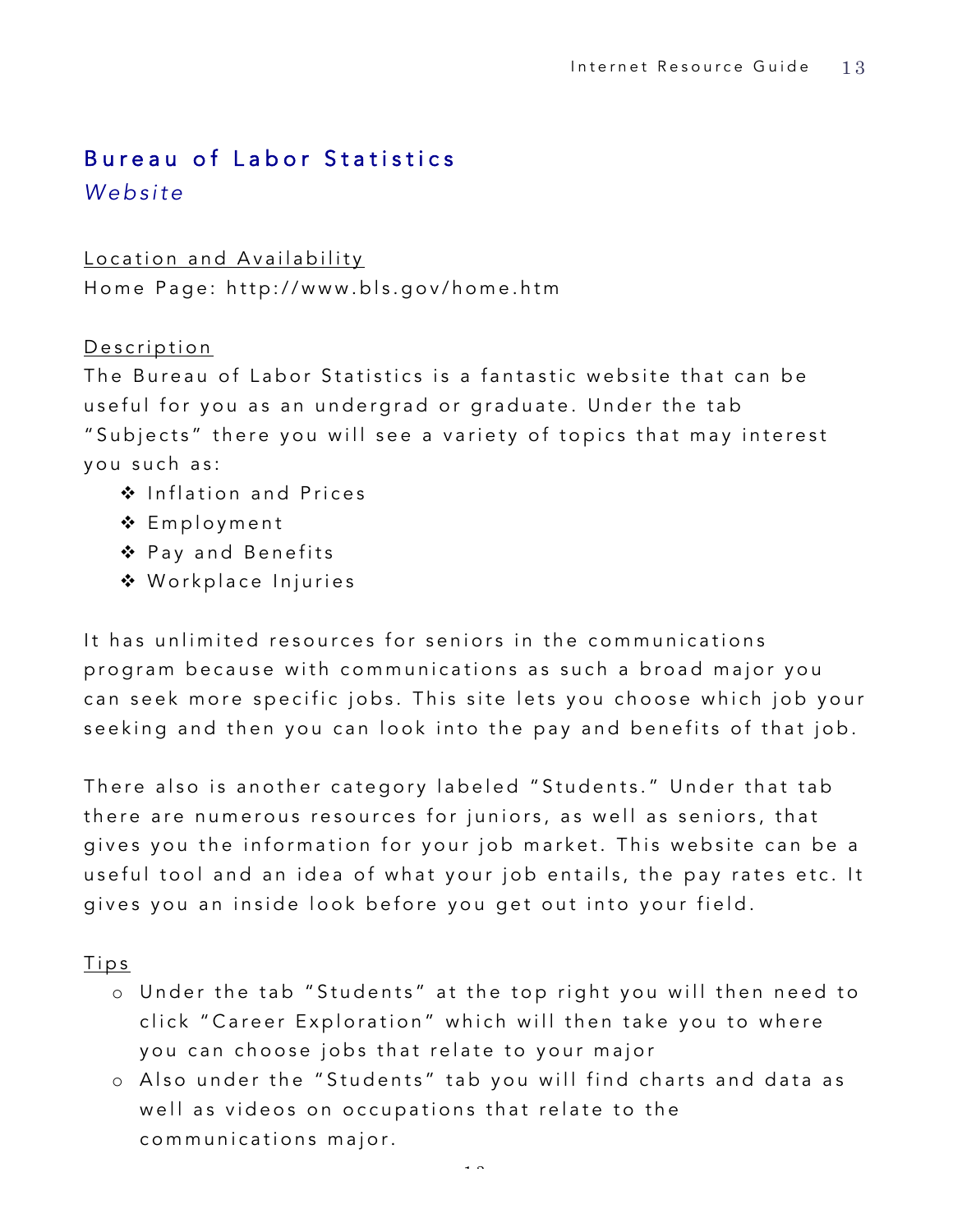o Under the tab "Publications" there will be a link to the Occupational Outlo ok Handbook that is another useful tool to help juniors and seniors in the communications program seek jobs in that market and it gives a step-by-step summary.



3.4 Professional Journal: The National Communication Association

 $\frac{1}{2}$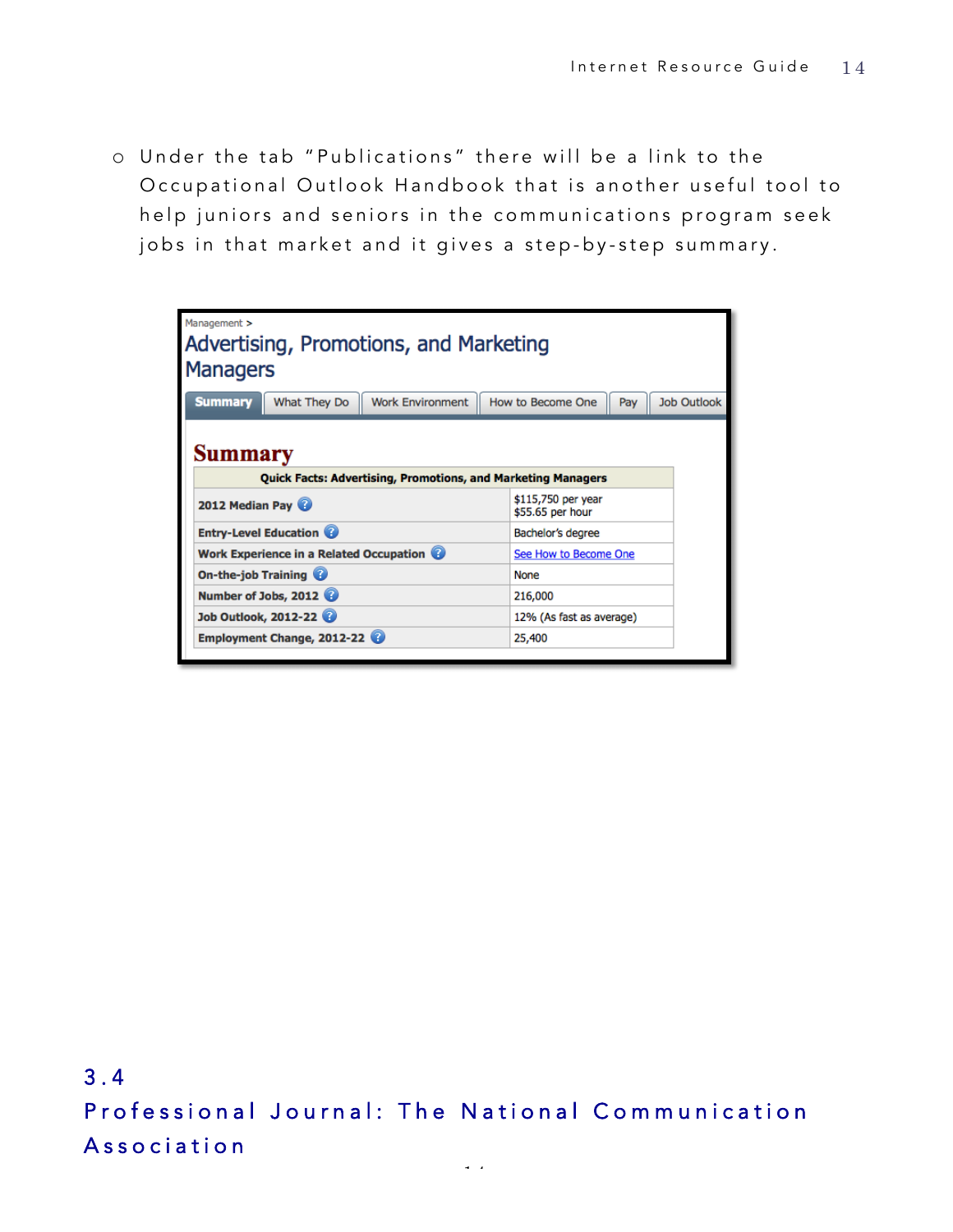## *Website*

Location and Availability

Home Page: https://www.natcom.org/Default.aspx

#### **Description**

NCA is an online database that is not free; you must be a member to access its journals, although, students should look into applying for a membership. This is a beneficial site that publishes over 11 academic journals that provide the latest research and showcase diverse perspectives on a wide range of topics related to the communications field.

This is a great academic journal for juniors who need research in the communications field; this also serves to help seniors in the communications field because the NCA posts job listings from other various universities nationwide.

## Tips

- o Under the tab "About" it gives you an overview of what this journal has to offer you.
- o Under the tab "M embership" that is where you can purchase a membership if you do not have one, or to renew it.
- o Under the tab " C areers" click on find a job, and there you will see numerous job postings

 $\sim$ 

o Under the tab "Publications" is where you will find the journals related to communications.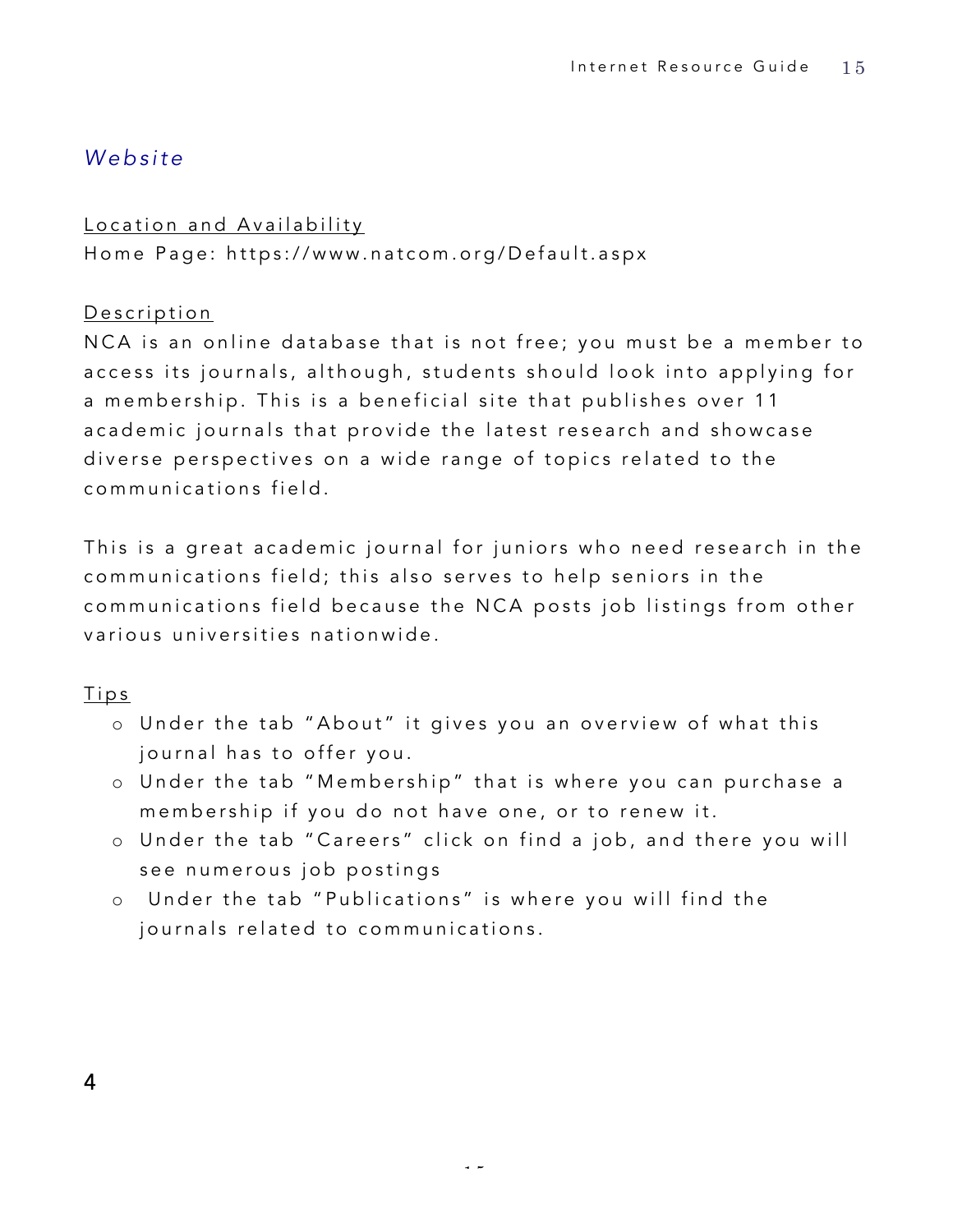Internship Websites

4.1 Internships.com *Website*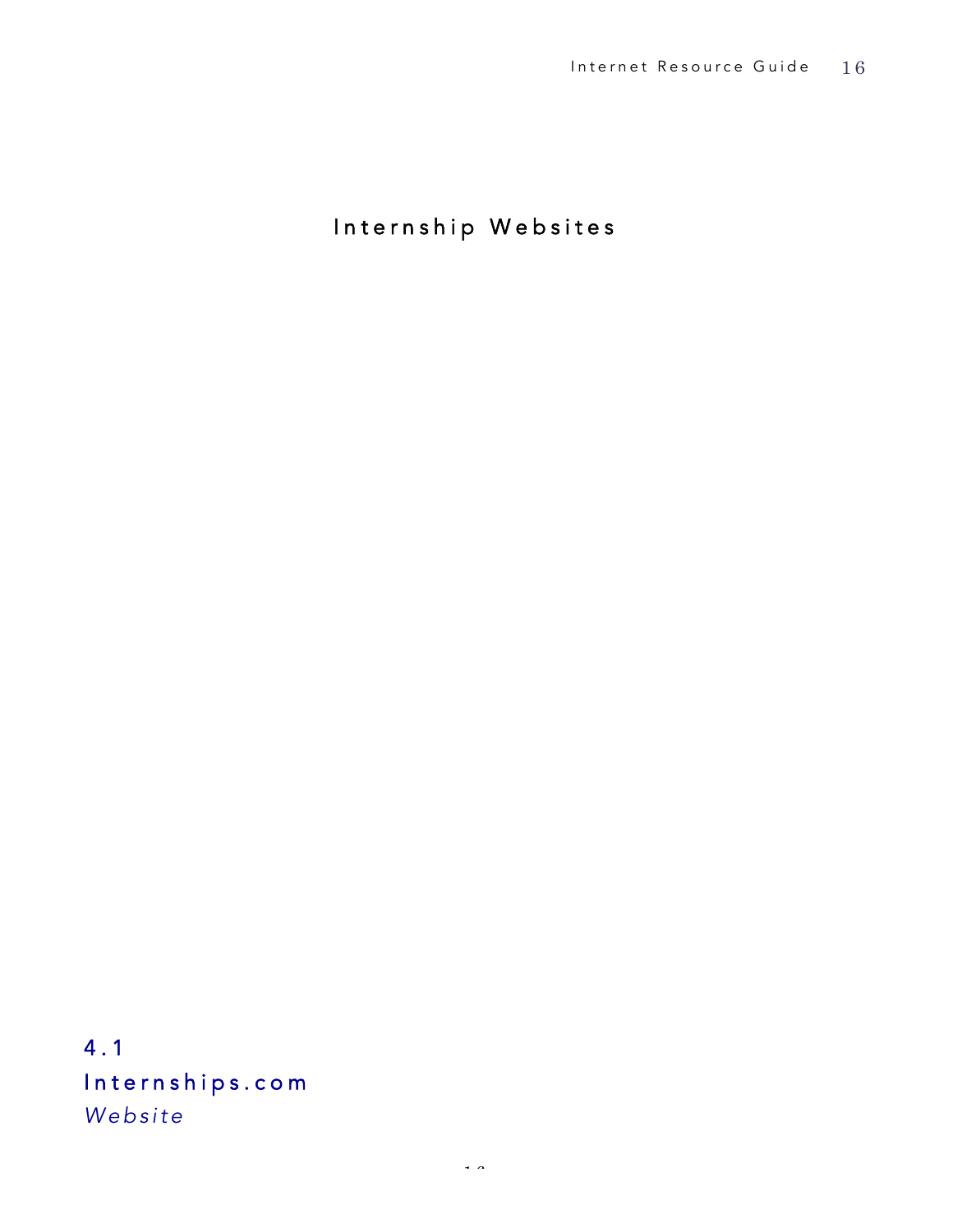#### Location and Availability

Home Page: http://www.internships.com/welcome/PennStateUniversityPark

#### Description

Internships.com is a useful website that can be accessed through Penn State University Park's career services website, as well as Google. This can help students under the communications field find any internship that falls under the communications category. This is a free website but in order to gain access you must create an account so you can apply directly from the site for an internship. This website is easy to navigate and allows you to have emails sent directly to you about internship postings, so you sure won't miss out on any and can be the first to submit an application.

This website is fairly simple to u se and can be helpful for any junior or senior that is seeking an internship in the communications field. You can be specific about what internship with certain companies you are looking for, as well as directing the internship search to a specific region or area, making this process smooth and quick.

#### **Tips**

- o Once you have created a membership be sure to log in and check daily for internship postings
- o Also be sure to make sure you click the "Student" section on the top of the page next to internships.com.
- o Under students and the resources tab you can also find tips on preparing for an internship.

4.2 Career Builder *Website*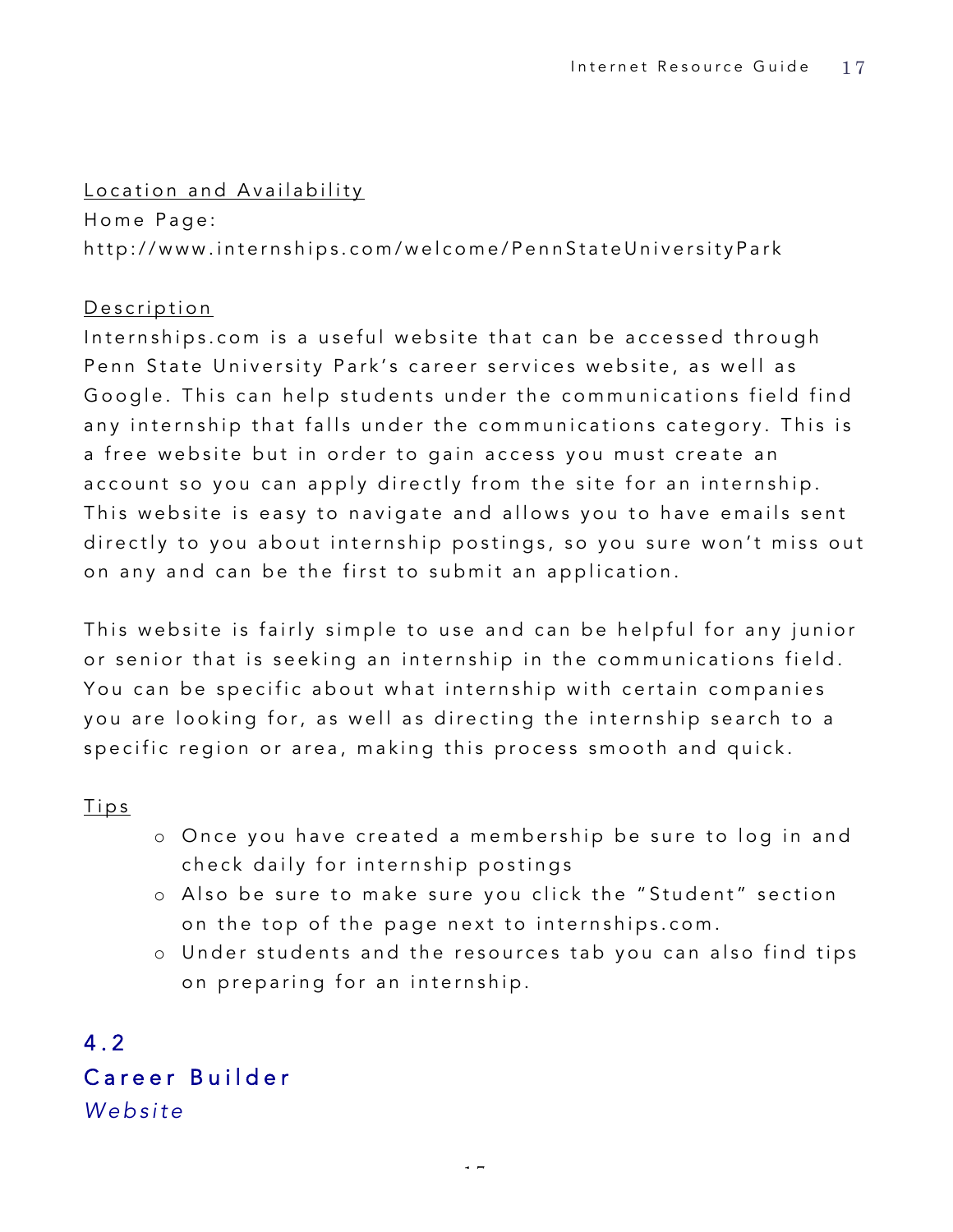Location and Availability

Home Page: http://www.careerbuilder.com/?sc\_cmp2=js\_home\_cblogo

## Description

Career Builder is an online website created for students that seek internships and jobs. This website can be used to find both in a desired area or field of interest. You must create an account to add your resume to your profile . If you upload your resume employers can find you without even having applied for the job- it's that simple. You may search internships by different categories such as:

- v Career/Category
- v City
- ❖ Company

This is a great website for students in the communications field, since communications major is so broad you can narrow down your search to find your desired internship.

## Tips

- o On the home page you must type in where it says job titles and/or company that you are pursuing an internship.
- o You can also narrow your search in the location box for your preferred area.
- o This website gives you recommendations for jobs and you can save your searches and edit your profile.
- o Under the "search resources tab" you can find multiple articles that can guide you and prepare you for an internship, as well as interesting blogs.

 $\sim$ 

5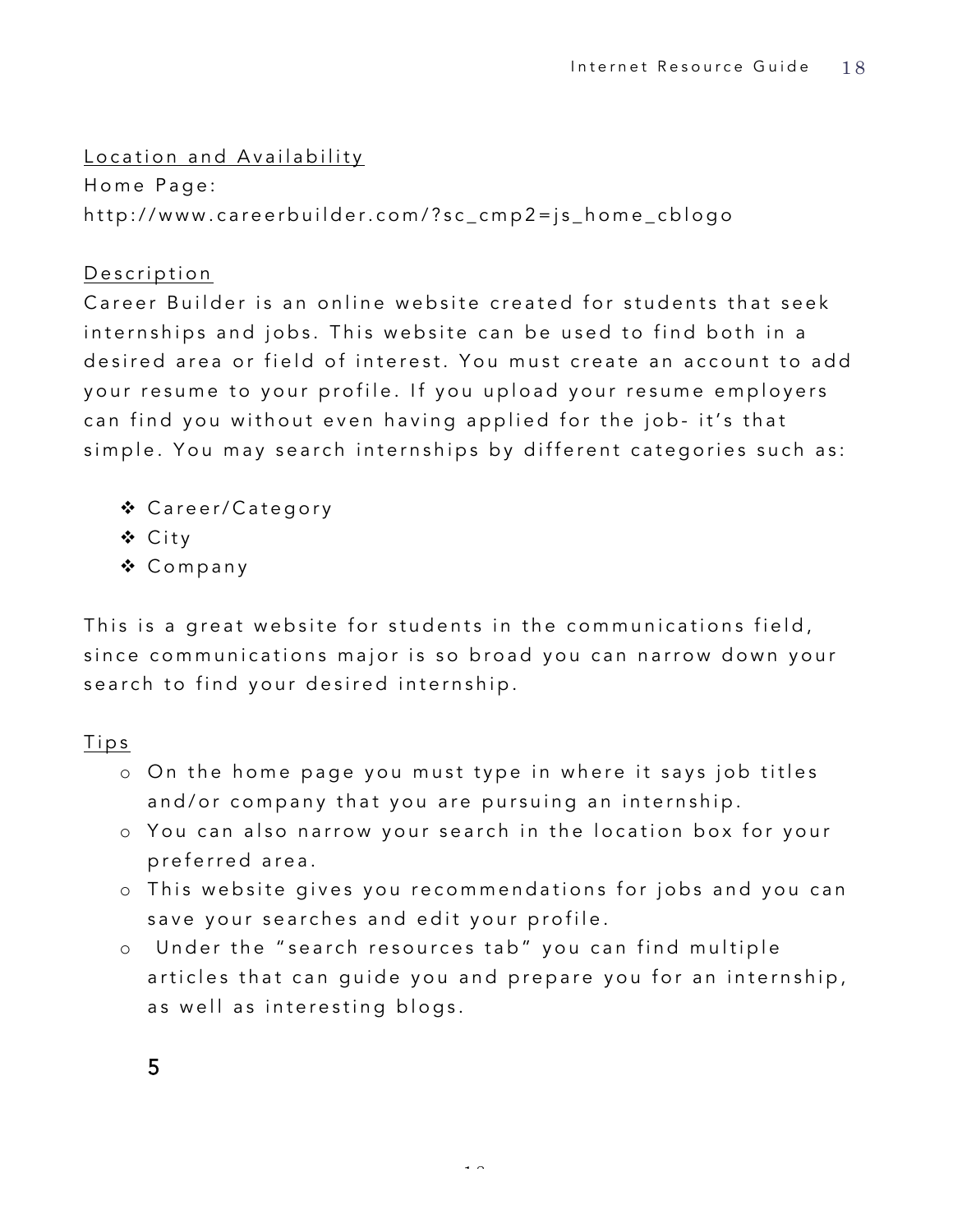Job Search Websites

5.1 Glass Door *Website*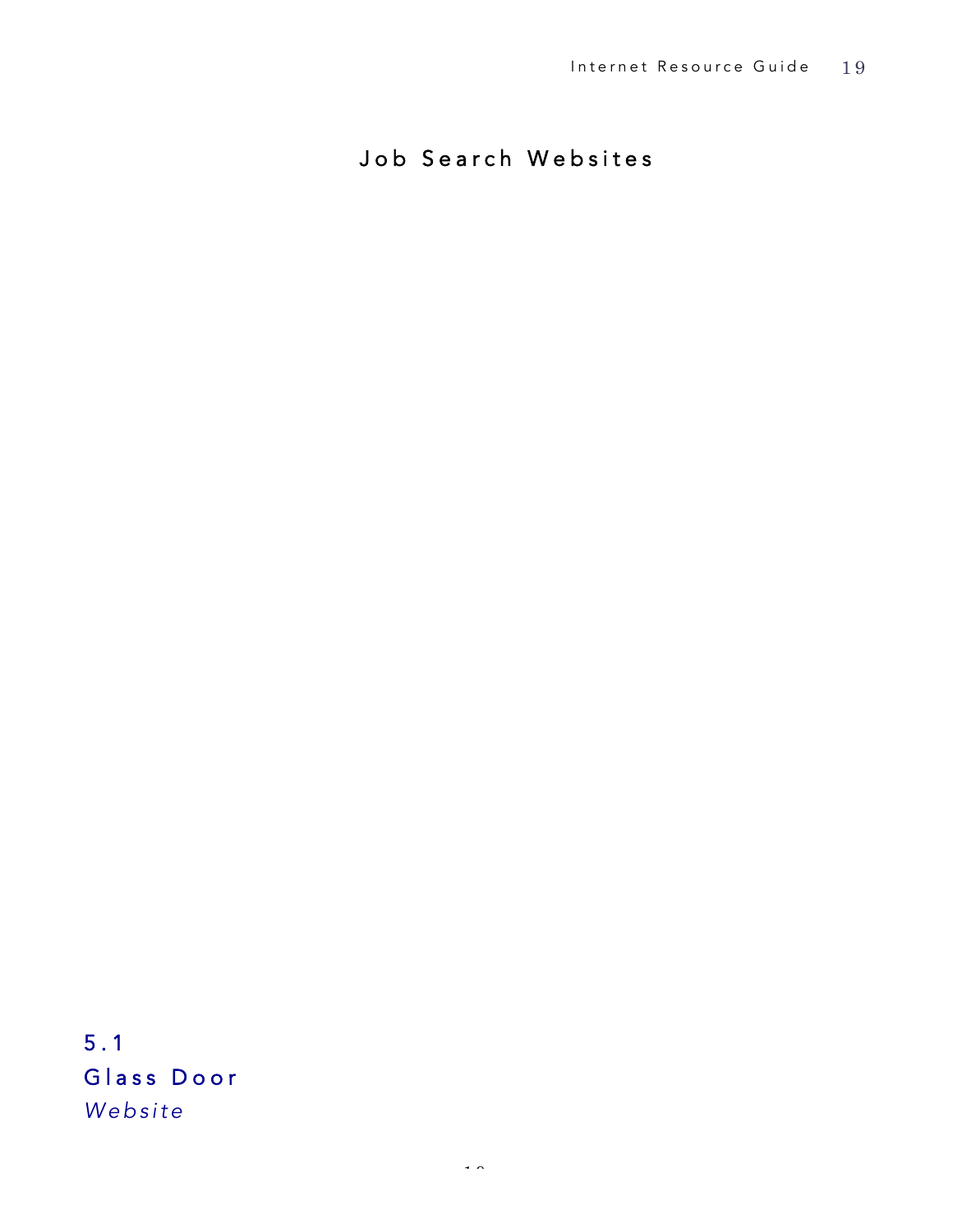Location and Availability Home Page: http://www.glassdoor.com/index.htm

#### **Description**

Glass Door is rated #2 on Forbes for its outstanding resources for students. Once you have created a membership you get access to thousands of job postings all over nationwide. It has the most job postings then any other site. You can see what real employers say about any company, as well as a view of salaries for certain companies. This is a great website for seniors because you can search multiple sections such as, jobs, companies and reviews, salaries, and interviews in preferred areas.

This website was also ranked so highly because they now have an app making it easier for you to access job postings and to stay on top of the job search market. It gives you an idea of the companies trending near you as well articles and resources on the top rated companies to work for.

#### Tips

- o There is an app that is downloaded able to all smart phones and tablets that lets you get on the go access to job postings so you never miss one.
- o Also gives you an idea of salaries based on the job you have searched/chosen.
- o See what employers comment about other companies
- o If you scroll down on the home page it gives you insight reports daily.

# 5.2 Nittany Lion Career Network *Website*